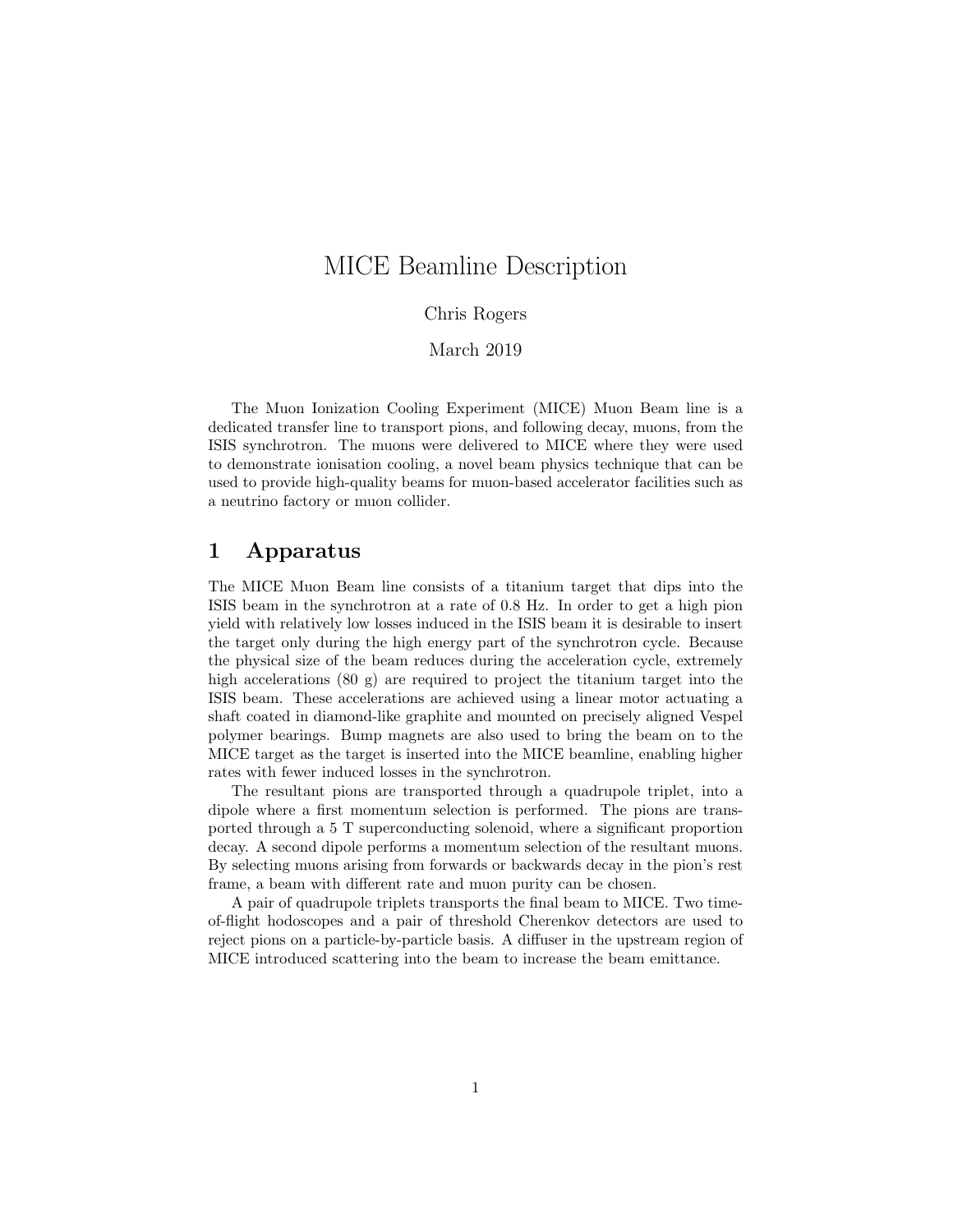

Figure 1: Schematic of the MICE Muon Beam line as installed in 2015, in (a) plan and (b) elevation.

# 2 Pure Muon Beams

Pure muon beams were produced with momenta in the range 140 to 240 MeV/c and momentum spread of around 20-25 MeV/c. Higher momenta are challenging to achieve due to the higher D1 currrent required to accommodate backwards decaying muons in such a mode. A full table of the parameters of measured, pure muon beams is shown in  $[2]$  and the measured impurity is discussed in  $[3]$ . The rate was limited by maximum allowed activation of the ISIS synchrotron and saturation of the MICE data acquisition equipment. Rates of 30 muons per target dip have been achieved with very low muon beam impurity. A full discussion of available rate is found in [\[4\]](#page-4-0). Owing to the smaller momentum spread and higher rate, the MICE Collaboration used a mixed muon-pion beam for production data taking since 2015, relying on the excellent MICE diagnostics to reject impurities. where  $\frac{1}{\sqrt{2}}$  coils were selected particles were selected particles were selected due to the intervals were selected by the intervals were selected due to the intervals were selected due to the intervals were selecte

## 3 Muon-Pion Beams

Mixed muon and pion beams were produced with momenta in the range 140 to  $400 \text{ MeV/c}.$  At lower momenta pions are readily rejected using the time-of-flight  $\epsilon$  and  $\epsilon$  the study systematic uncertainties. A sufficient uncertainties. A sufficient uncertainties. A sufficient uncertainties. A sufficient uncertainties. A sufficient uncertainties. A sufficient uncertainties. A s method.

Rates measured in the MICE ToF counters ToF0 and ToF1 for several beam settings with different beam momenta are listed in table [1.](#page-2-2) The rate listed is for muon, pion and electrons combined.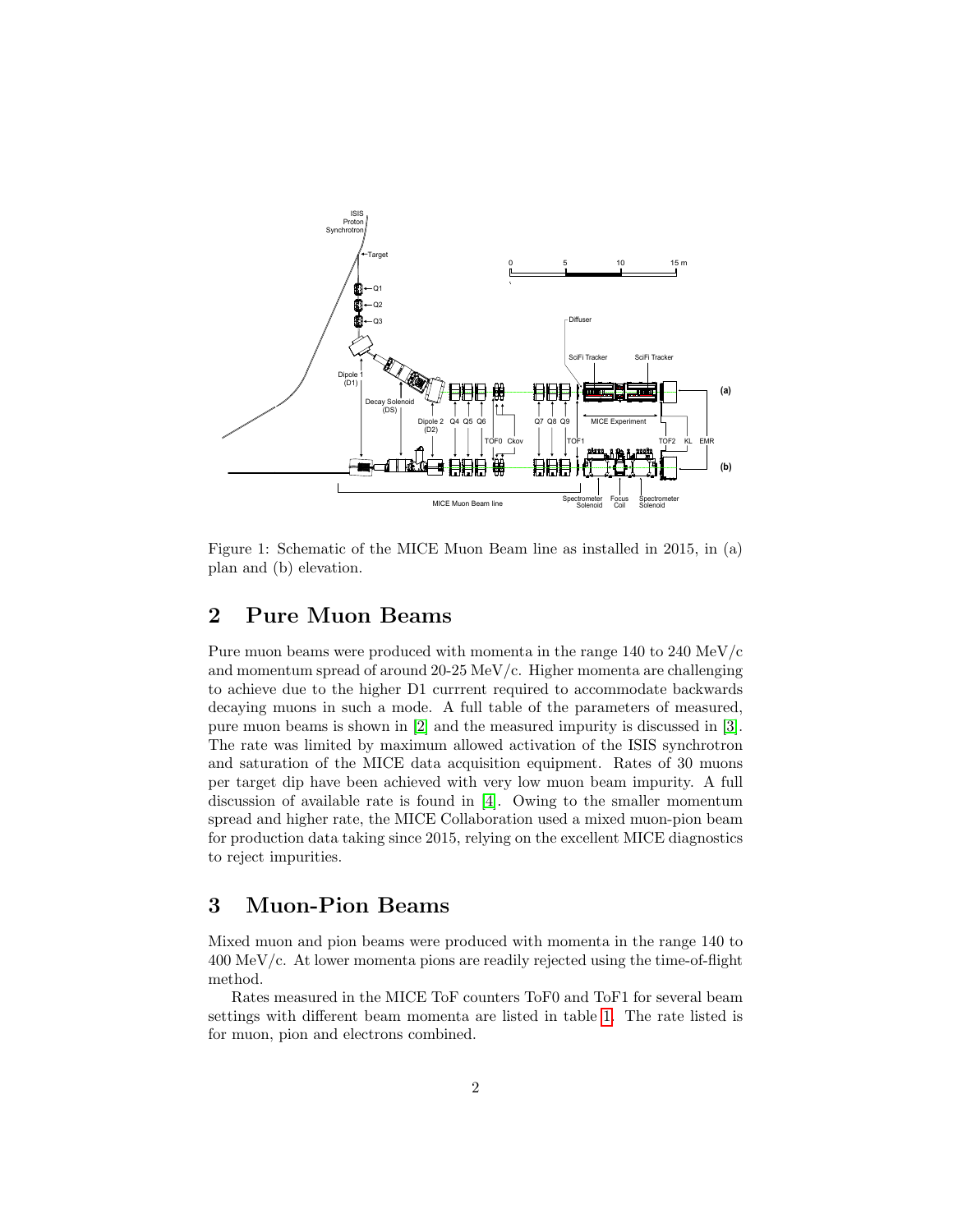<span id="page-2-2"></span>Table 1: Rate and momentum of mixed muon-pion beams. The rate listed is for muons, pions and electrons combined. Momenta are calculated using a naive velocity calculation, ignoring the effects of intervening materials and other sources of systematic error.

| Run   | Rate            | Rate            | Induced       | $t_{02}$ | $p_{02}$ |
|-------|-----------------|-----------------|---------------|----------|----------|
|       | at ToF0         | at ToF1         | $_{\rm Loss}$ | [ns]     | [MeV/c]  |
|       | $[\mathrm{Hz}]$ | $[\mathrm{Hz}]$ | [V]           |          |          |
| 10243 | 341.4           | 72.54           | 3.40          | 65.4     | 148      |
| 10268 | 448.3           | 101.2           | 4.04          | 62.2     | 174      |
| 10262 | 437.9           | 102.7           | 2.83          | 59.5     | 211      |
| 10312 | 459.8           | 138.6           | 2.26          | 58.6     | 229      |
| 10261 | 622.5           | 156.3           | 2.74          | 57.6     | 255      |
| 10304 | 535.2           | 188.8           | 2.97          | 56.0     | 321      |
| 10303 | 280.2           | 116             | 5.28          | 54.6     | 456      |
|       |                 |                 |               |          |          |

The induced loss in the synchrotron is also listed in the table, measured by ionisation counters near to the ring. While MICE sought to operate at the maximum permitted rate, variability in ISIS operations and the MICE DAQ led to run-to-run fluctuations in the actual induced loss. The momentum of the muons as measured between ToF0 and ToF2, over a distance of 15.85 m, is also listed. The momentum listed is calculated from a naive estimation of the muon velocity; material in the muon path led to variability in the actual momentum which is not properly accounted in the calculated momenta.

Detailed analysis is in progress to yield momenta and beam composition for selected beam settings, but is beyond the scope of this note. A few sample histograms of the time of flight between ToF0 and ToF2 are shown in fig. [2,](#page-3-0) plotted using the MICE control room (online) reconstruction, indicating the compositions of different settings. Here, momentum is selected in D2; electrons are visible with a time-of-flight around 53 ns, corresponding to the speed of light, while muons and pions are visible with relatively lower velocities. In each distribution, muons make up the majority of particles but significant pion and electron impurities are visible and may be easily separable.

#### References

- [1] M. Bogomilov et al, The MICE Muon Beam on ISIS and the beam-line instrumentation of the Muon Ionization Cooling Experiment, Journal of Instrumentation, Volume 7, Number 5, 2012.
- <span id="page-2-0"></span>[2] M. Rayner et al, Characterisation of the muon beams for the Muon Ionization Cooling Experiment, European Journal of Physics C, Volume 73, Number 10, 2013.
- <span id="page-2-1"></span>[3] D. Adams et al, Pion contamination in the MICE muon beam, Journal of Instrumentation, Volume 11, 2016.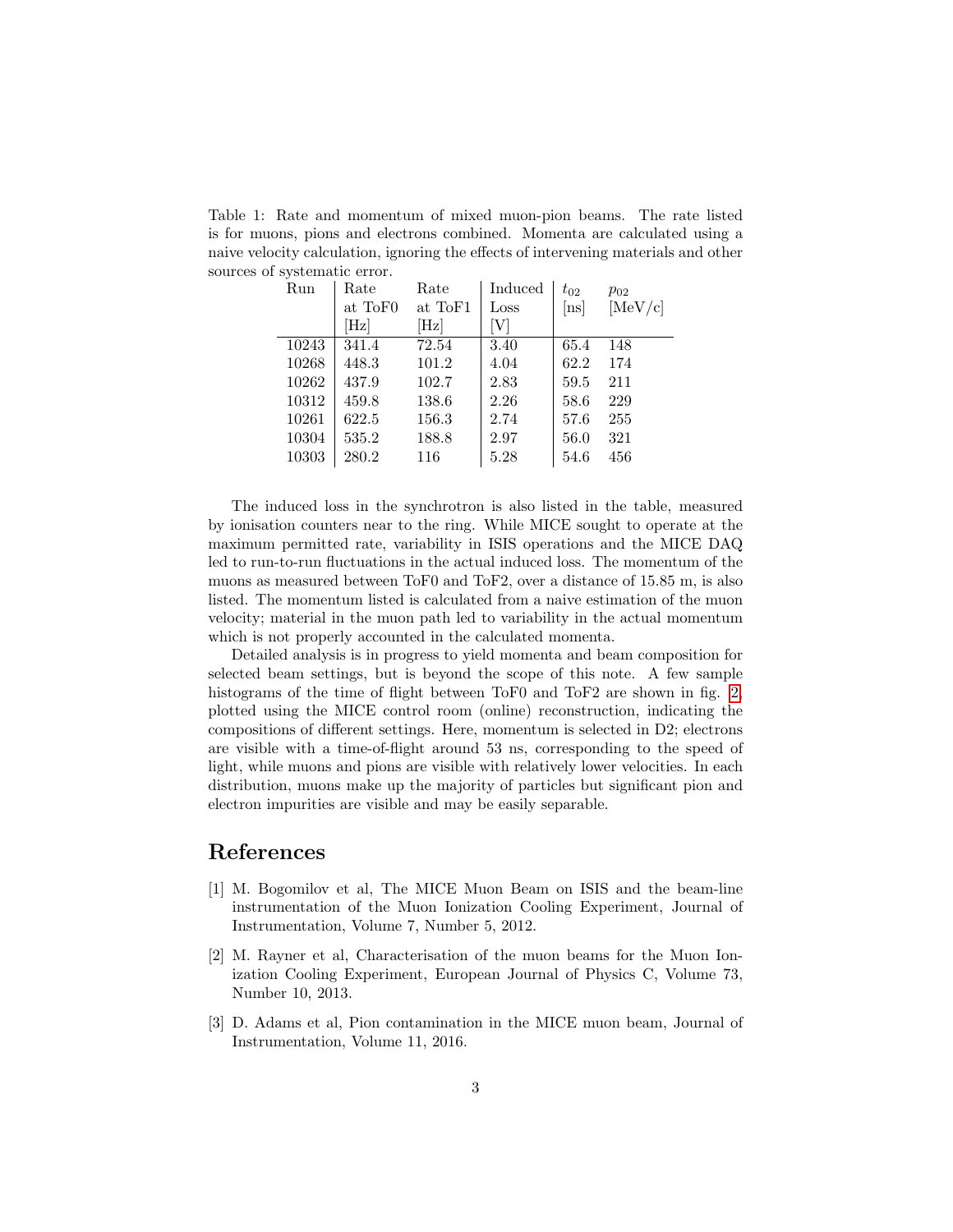

<span id="page-3-0"></span>Figure 2: Time-of-flight for run 10243 (top), run 10312 (middle) and run 10304 (bottom). Following momentum selection in D2, three peaks are visible corresponding to electrons, muons and pions.